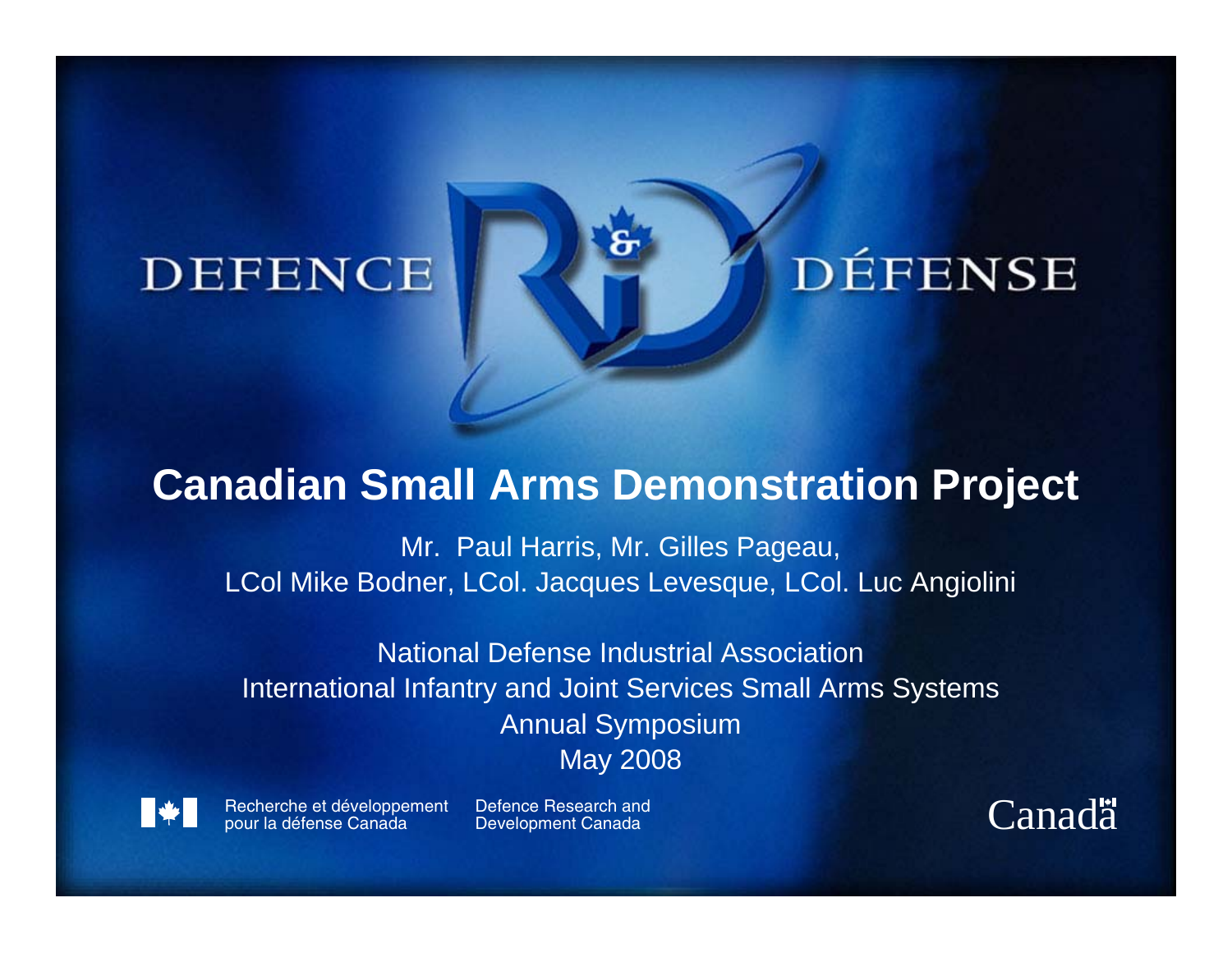

#### **Background**

#### **Soldier System Vision of the Canadian Forces The Soldier as an integrated weapons platform: a "System of Systems"**

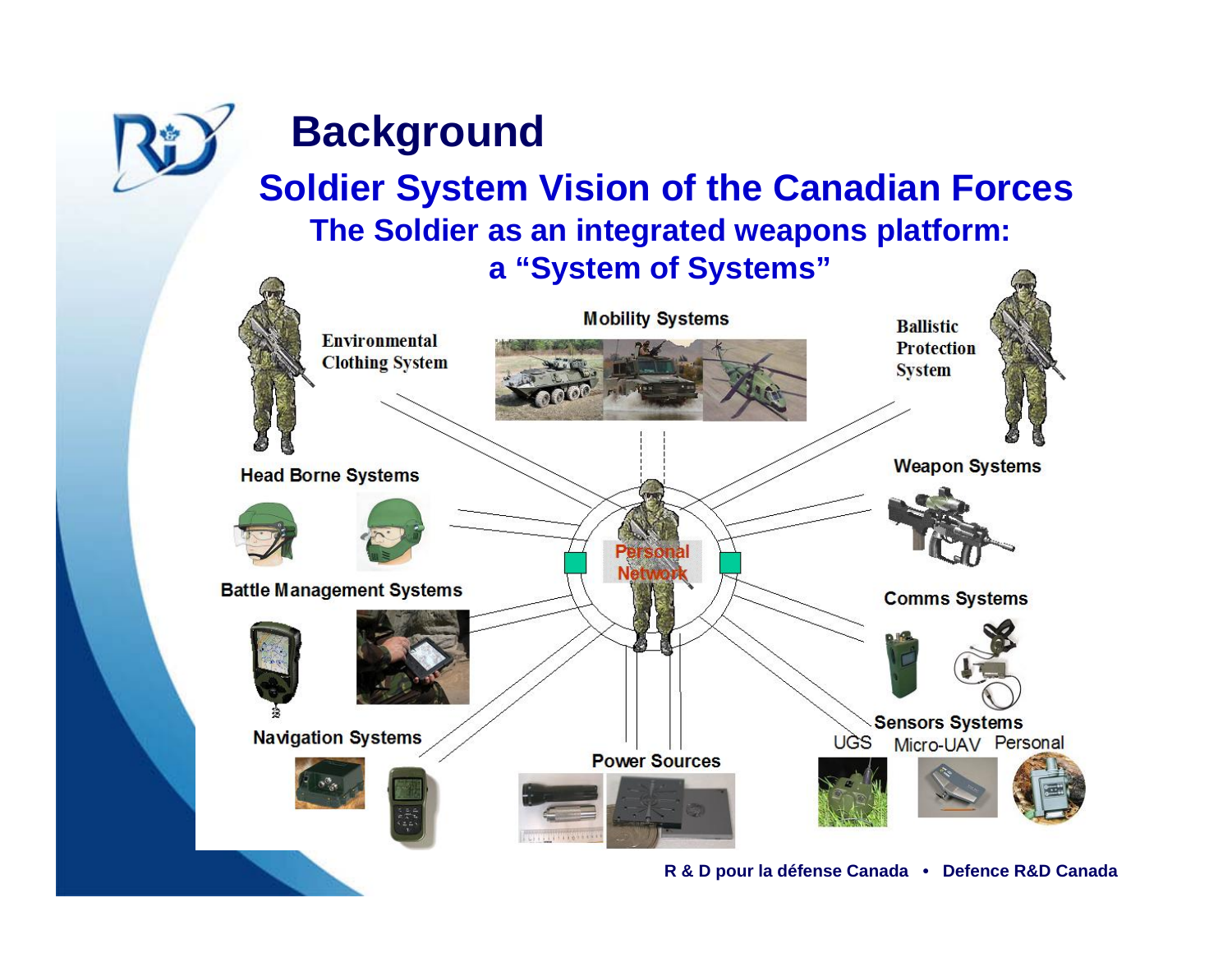## **Background**

**Capital Projects and Capability Development Plan Support the Soldier System Vision of the Canadian Forces**



**Clothe the Soldier +**

**Soldier System 2020**

**Integrated Soldier Systems Program (ISSP) Small Arms Replacement Project (SARP) II**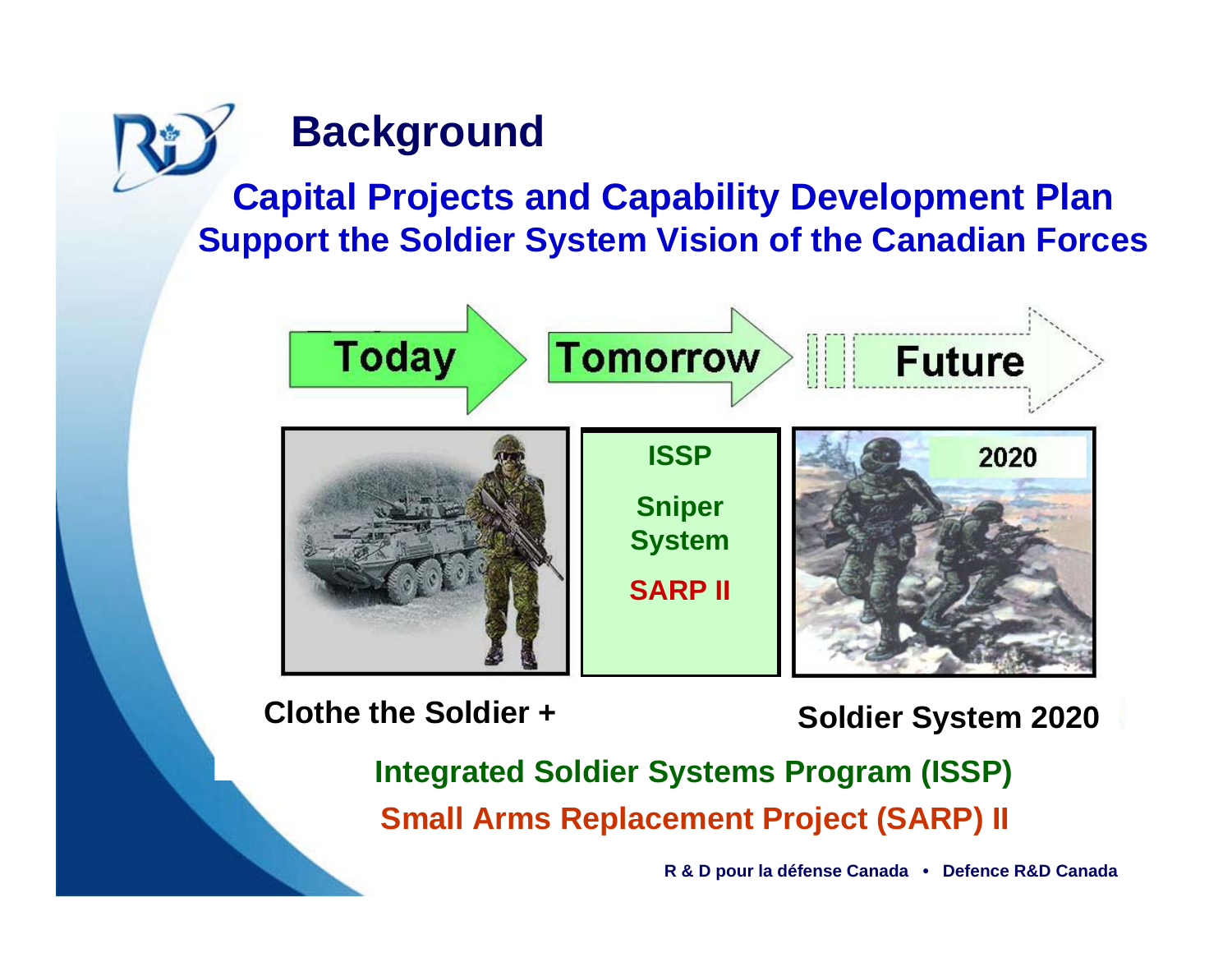#### **Background**

#### **S&T Projects Support the Soldier System Vision**

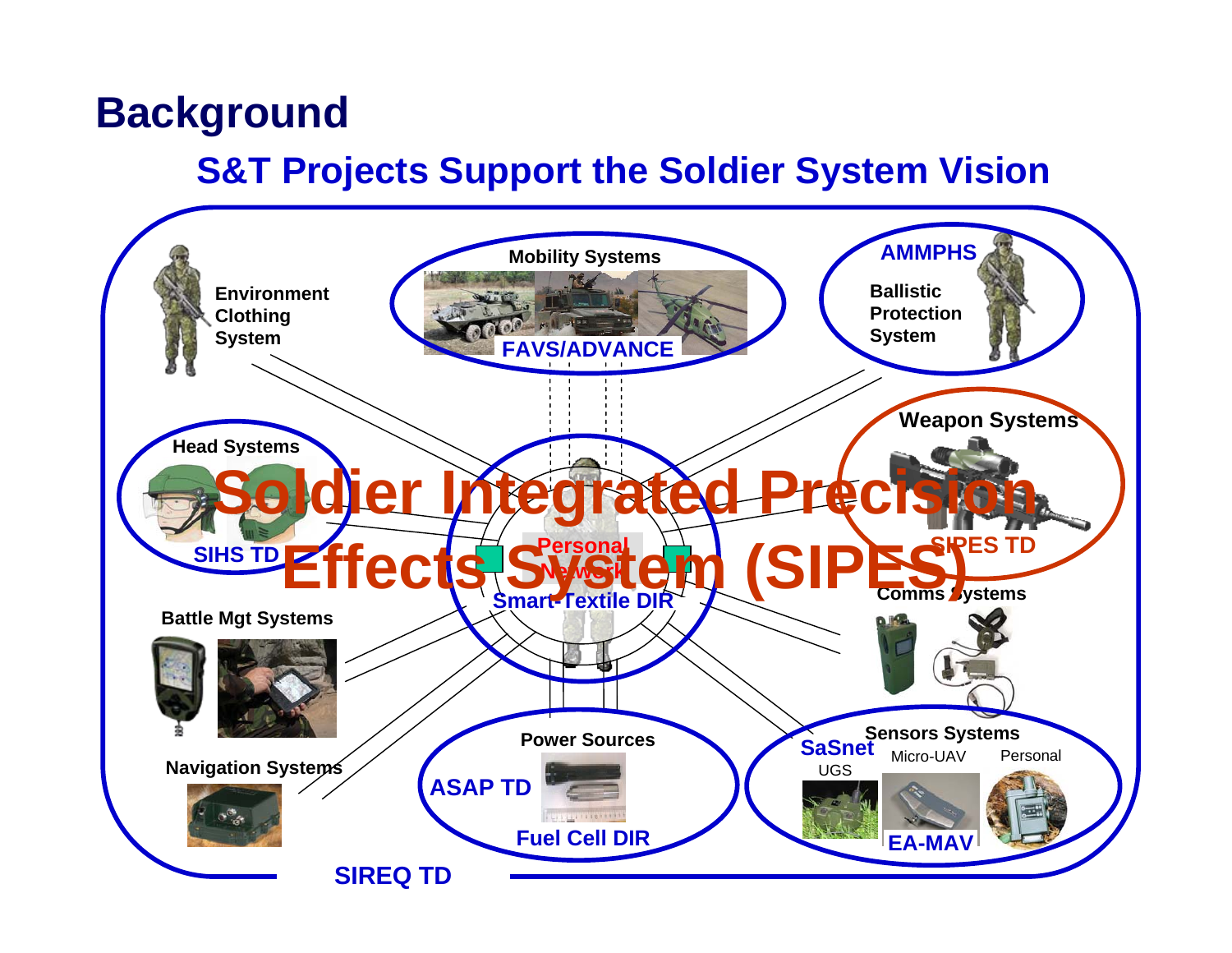

# **Background: SARP II**

- • In Oct 2007 the Options Analysis Phase of the Small Arms Replacement Project II (SARP II) was approved
- **SARP II** is a joint omni-bus project to deliver a modern, networked, integrated direct fire, multi-effect, portable antipersonnel and anti-material capability that includes weapons, fire control, munitions, training systems and logistic support for the 2012-2022 period.
- •Total project cost for SARP II exceeds \$1 Billion
- • **SIPES TD** is relevant to SARP II immediate needs, and also has longer term applicability (e.g.Soldier System 2020)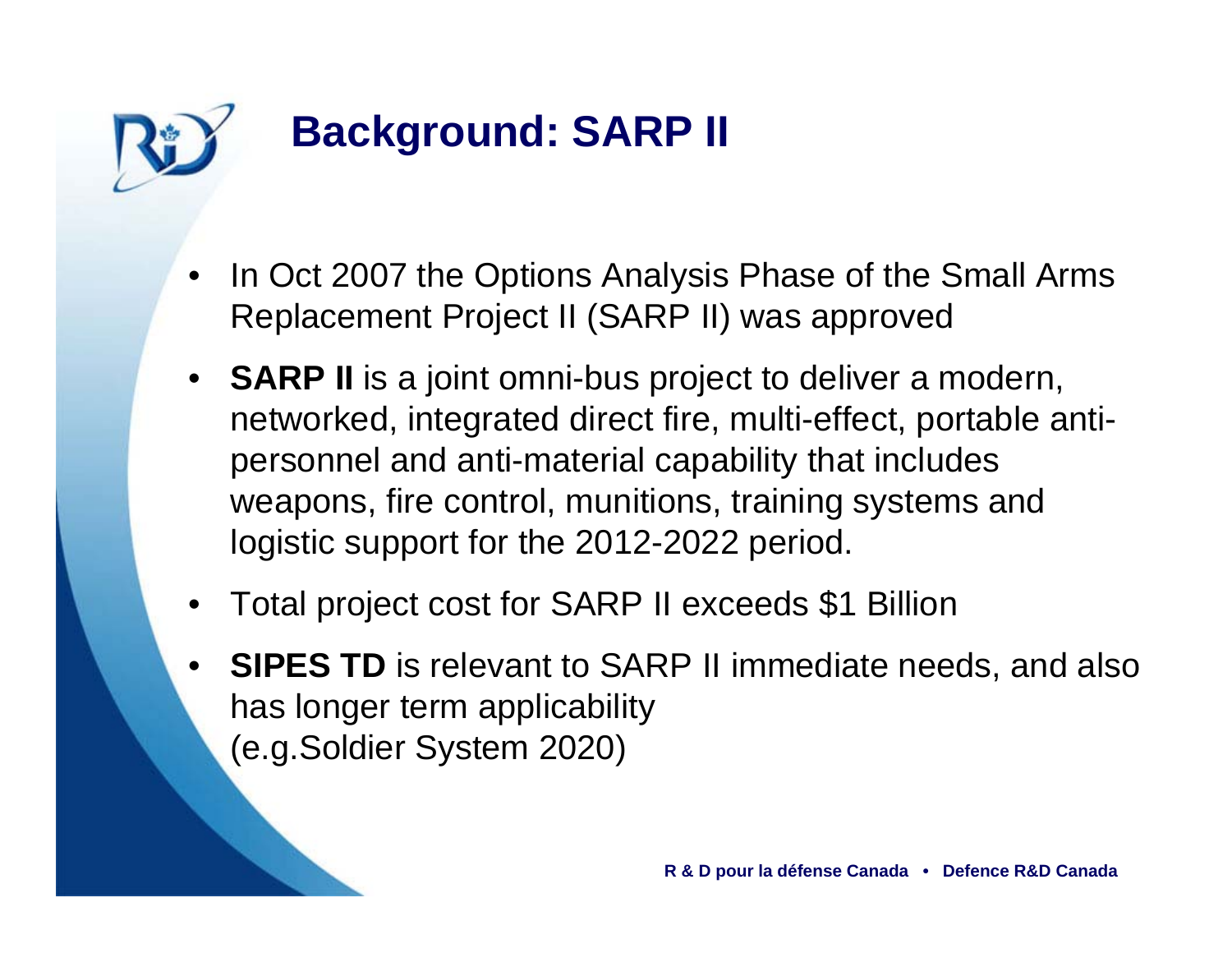

# **Background: SARP II**

#### **SARP II Capability Deficiencies**

- **Lethality:** does not defeat increased personal protection
- **Ammunition:** Minimal multi-effects and few non-lethal capabilities
- **Accuracy:** Requires significant level of training for effect
- • **Inconsistent Visibility:** Even with viewing aids, visibility by day/night is different.
- **Signature Management:** Noise/flash are distinctive.
- •**Integration/Networking:** No direct link to the Integrated Soldier System
- • **Adaptive Dispersed Operations (ADO):** Difficulty in integrating current small arms into the net-enabled and dispersed concept of ADO
- •**Ergonomics:** Poor weight, compactness and operating commonality
- •**Ancillaries:** Ancillaries available but not integrated.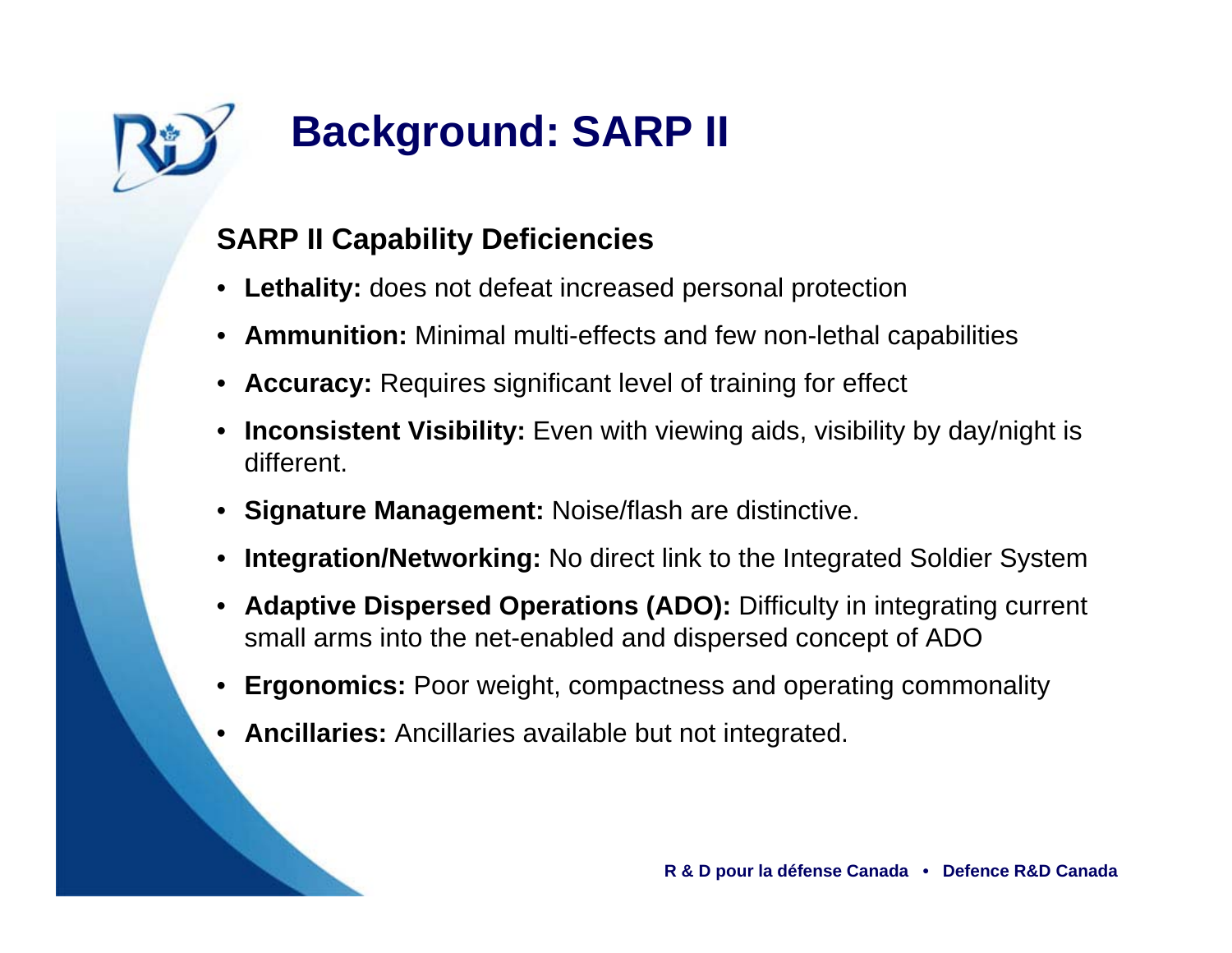

# **SIPES Objective and Key Deliverables**

#### **Objective**

•

To demonstrate the viability, utility and usability of integrated novel and high pay-off small arms related lethal and non-lethal technologies for future, lightweight, small calibre weapon systems which address current capability deficiencies

#### **Key Deliverables**

- •Scientifically rigorous requirements analysis for SARP II
- •Optimized soldier lethality options
- • Improved weapon systems evaluation capabilities
	- A future small arms R&D program plan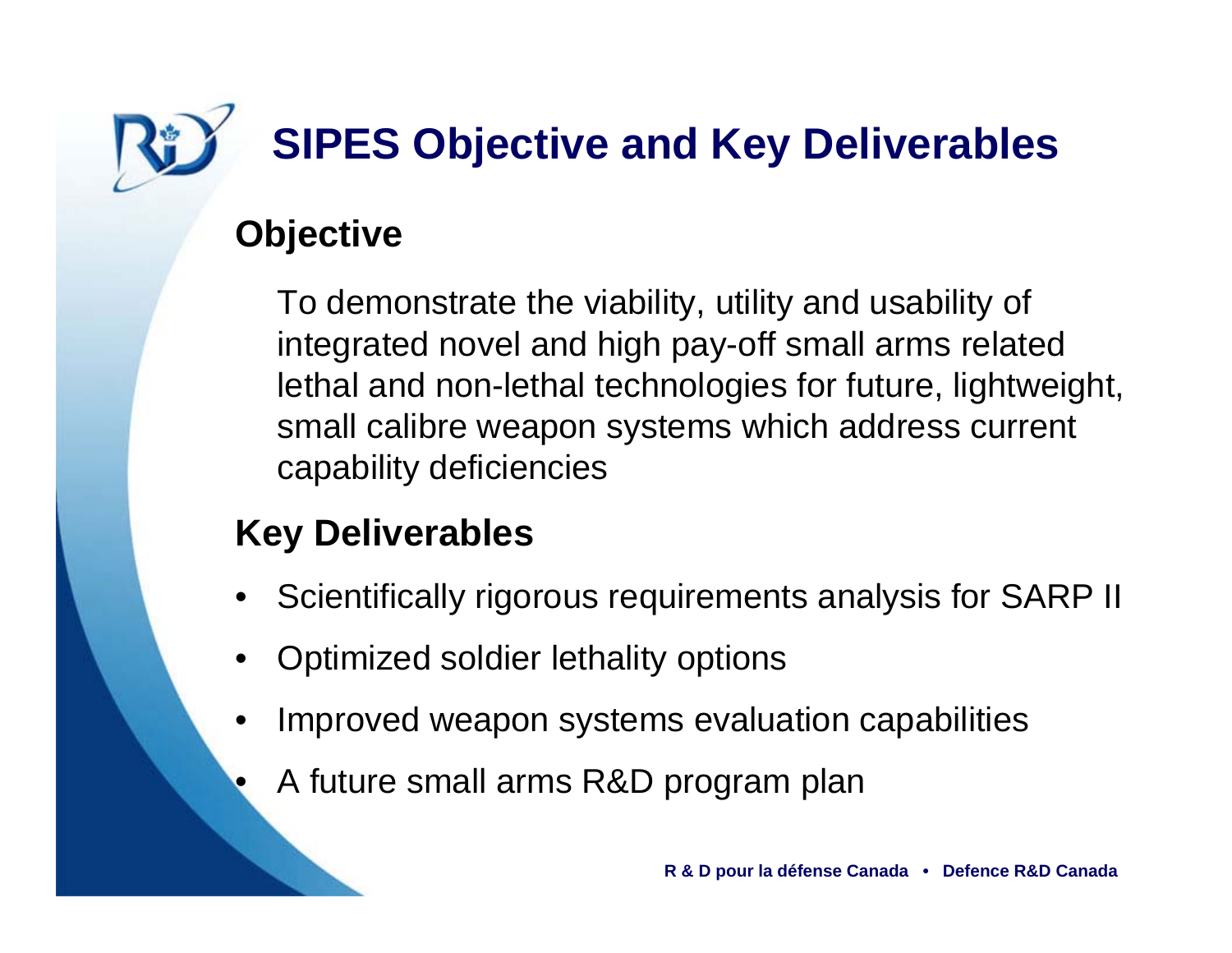



• Make the Army of Tomorrow (AoT) Soldier a true network-enabled precise weapon system platform with the ability for sensor to shooter linkage and the capability for applying the right effect at the right place and the right time and thus supporting the AoT force employment concept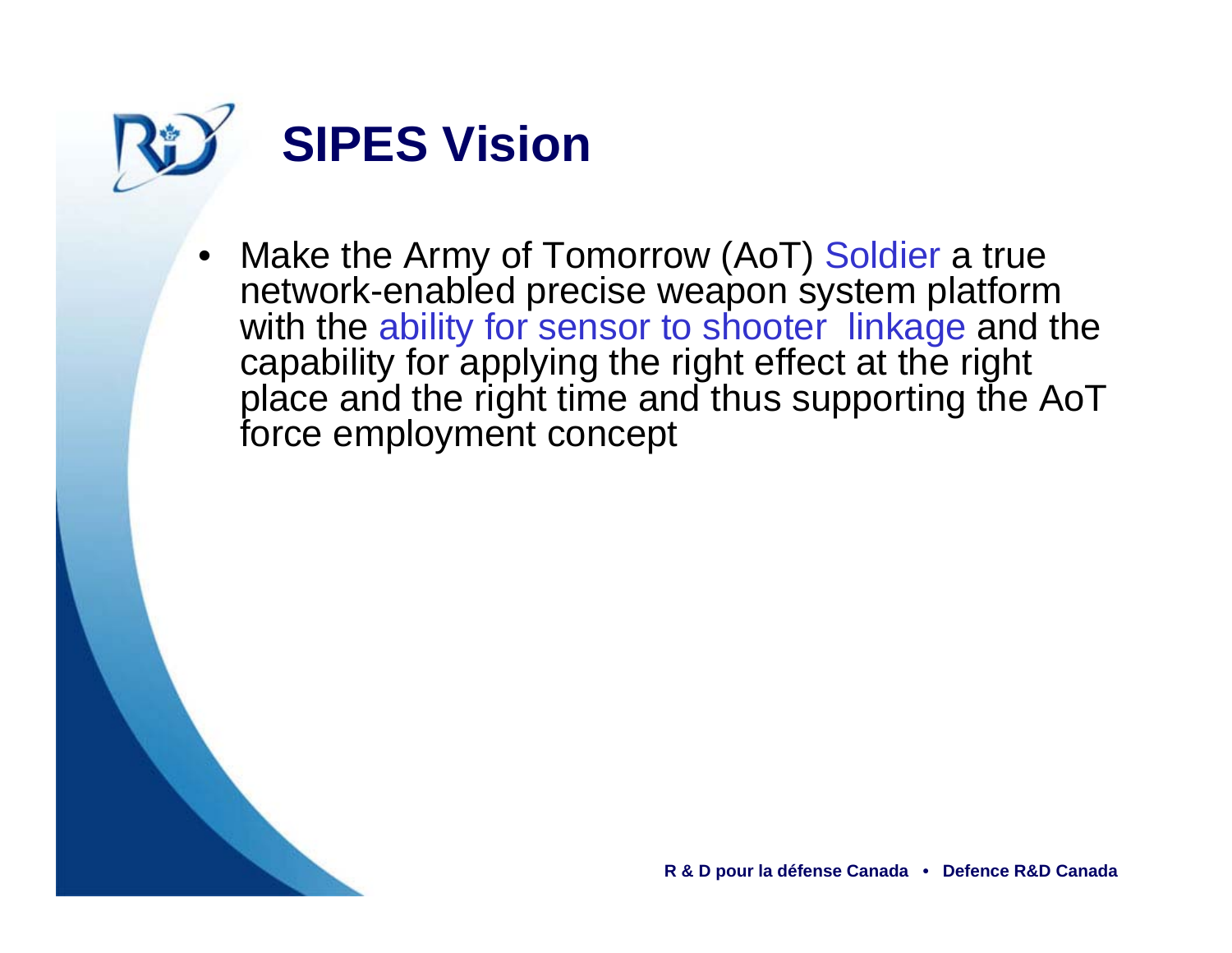#### **Program Relationships**

#### **FY 08/09 09/10 10/11 11/12 12/13 13/14 14/15 15/16 16/17 17/18 18/19 19/20**

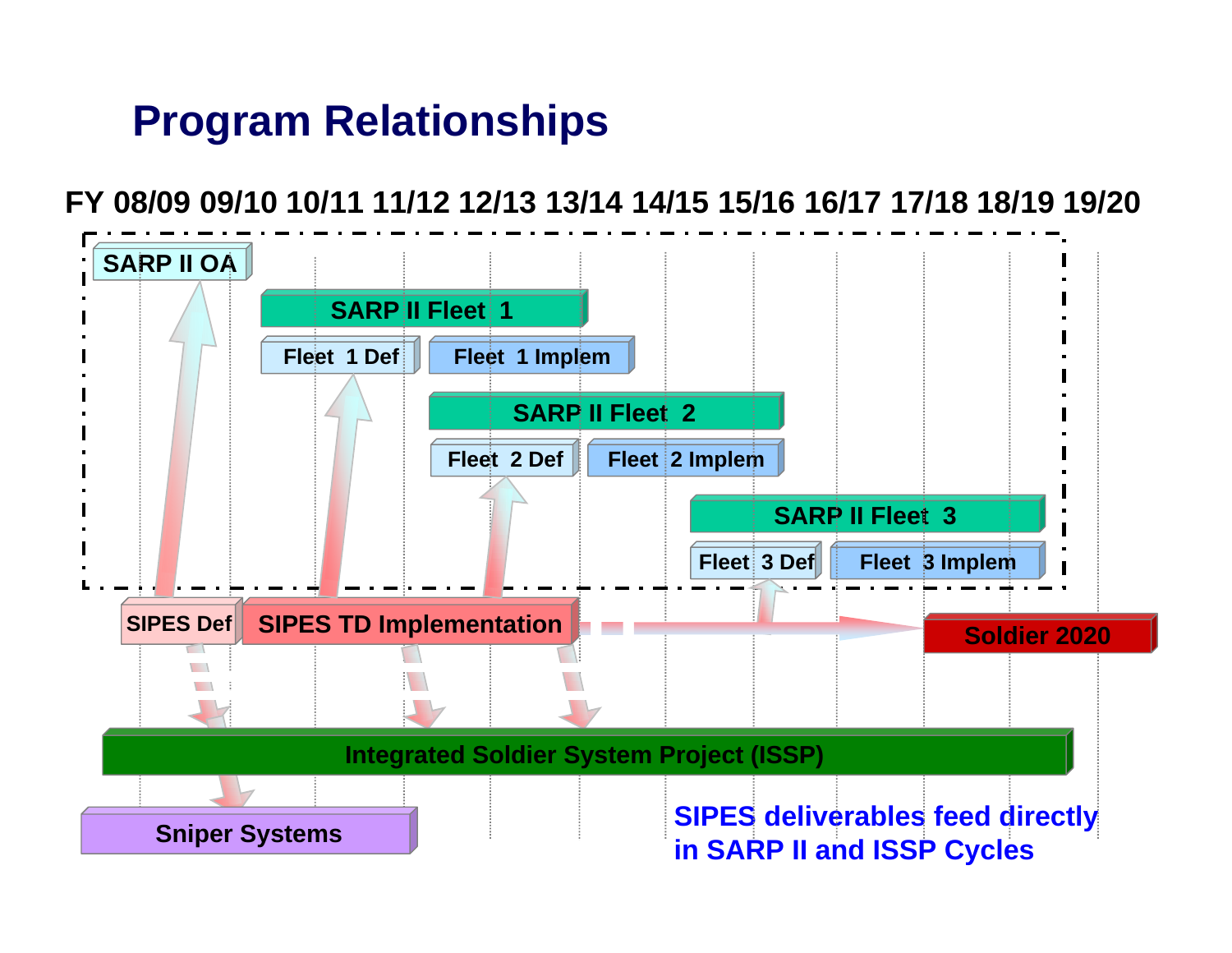### **SIPES Concept**

Small arms functional prototypes based on component technologies that are optimally integrated to maximize weapon system effectiveness. A systems approach will be used to select component technologies based on **Analytical Hierarchy Procedure** and **Human Systems Integration** principles. **Operational Analysis** will be used to predict and asses weapon systems options.

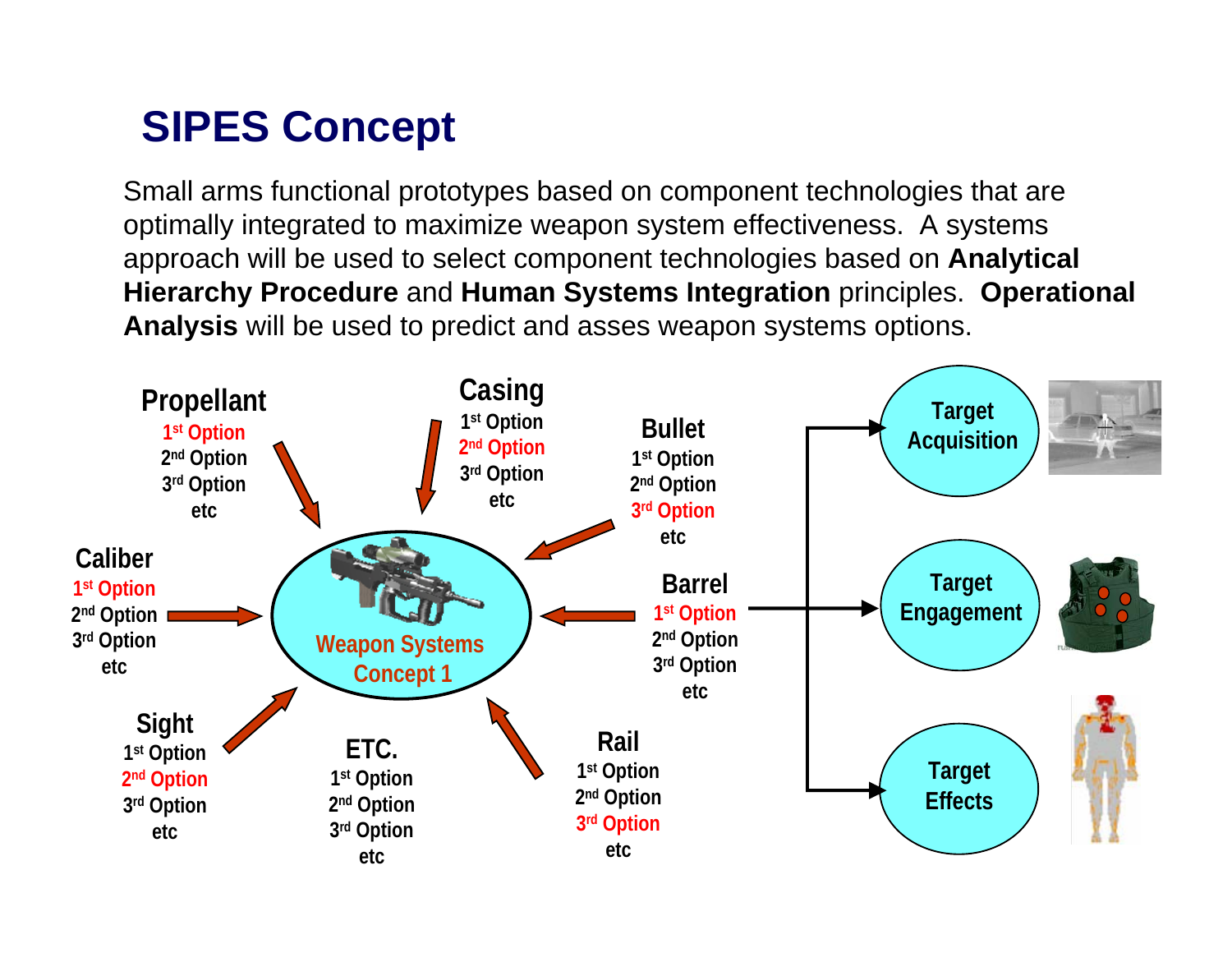

**0**

**Demonstration Level** 

**Demonstration Level** 

**1**

# **SIPES Methodology**

Validate Understanding of the Operating Environment, Desired Effects and Capability Gaps

Identify System Concepts for Different Fleets and Supporting Component Technologies

*PRM Decision Point*

*System Concept(s):* Refinement and Simulation *Component Technologies:* Simulation and Modelling

*PRM Decision Point*

**2**

**3** 

**4**

*Component Technologies:* Experim ental Evaluation

*PRM Decision Point*

*Integrated component technologies: Static* experimental test beds

*PRM Decision Point*

*Functional Prototypes: Dynamic* dem onstrati on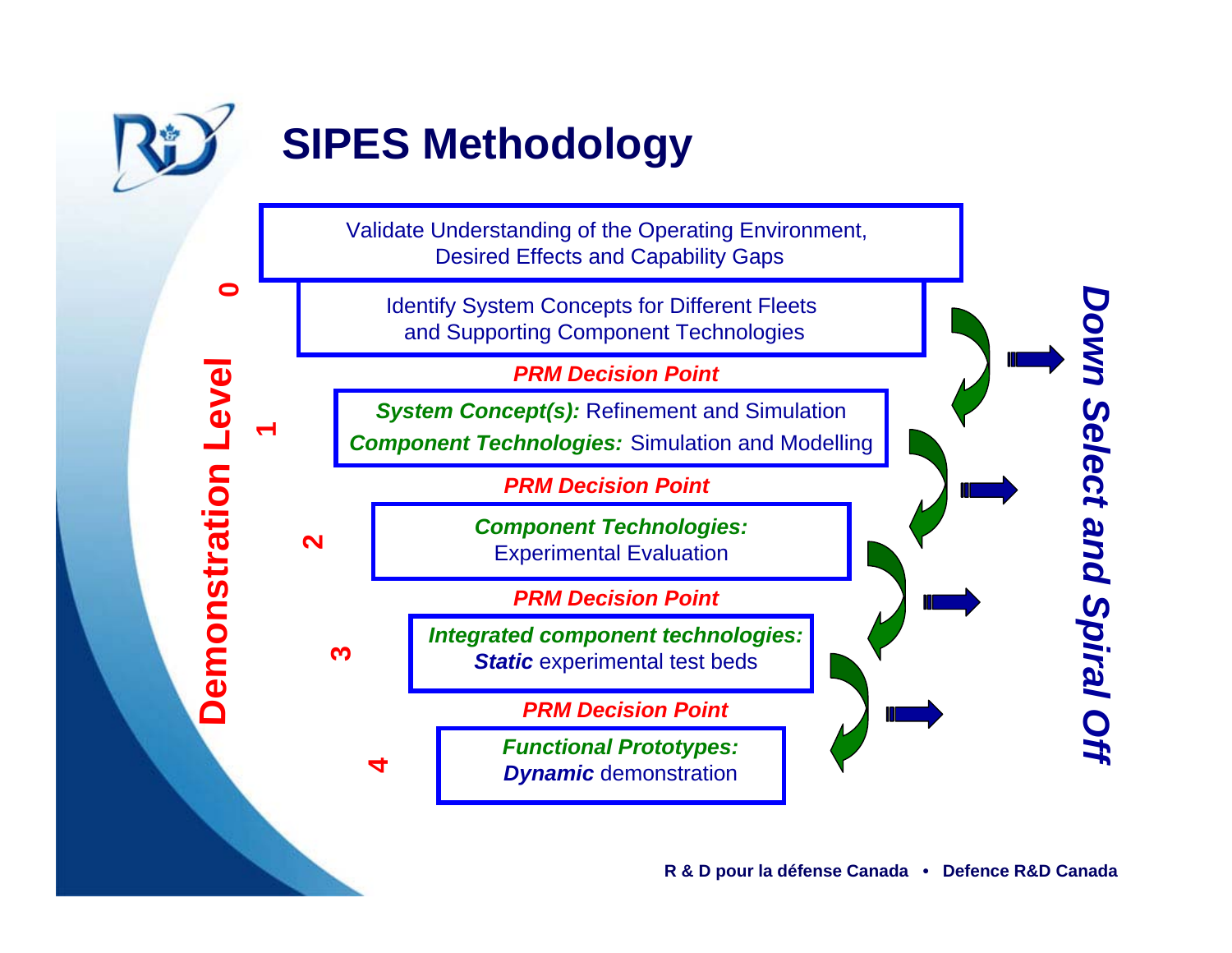

#### **Demonstration Level 4**



*Component* Functional Prototypes



**System** Functional Prototypes



Human Factors Type Controlled User Field Trials onInstrumented Ranges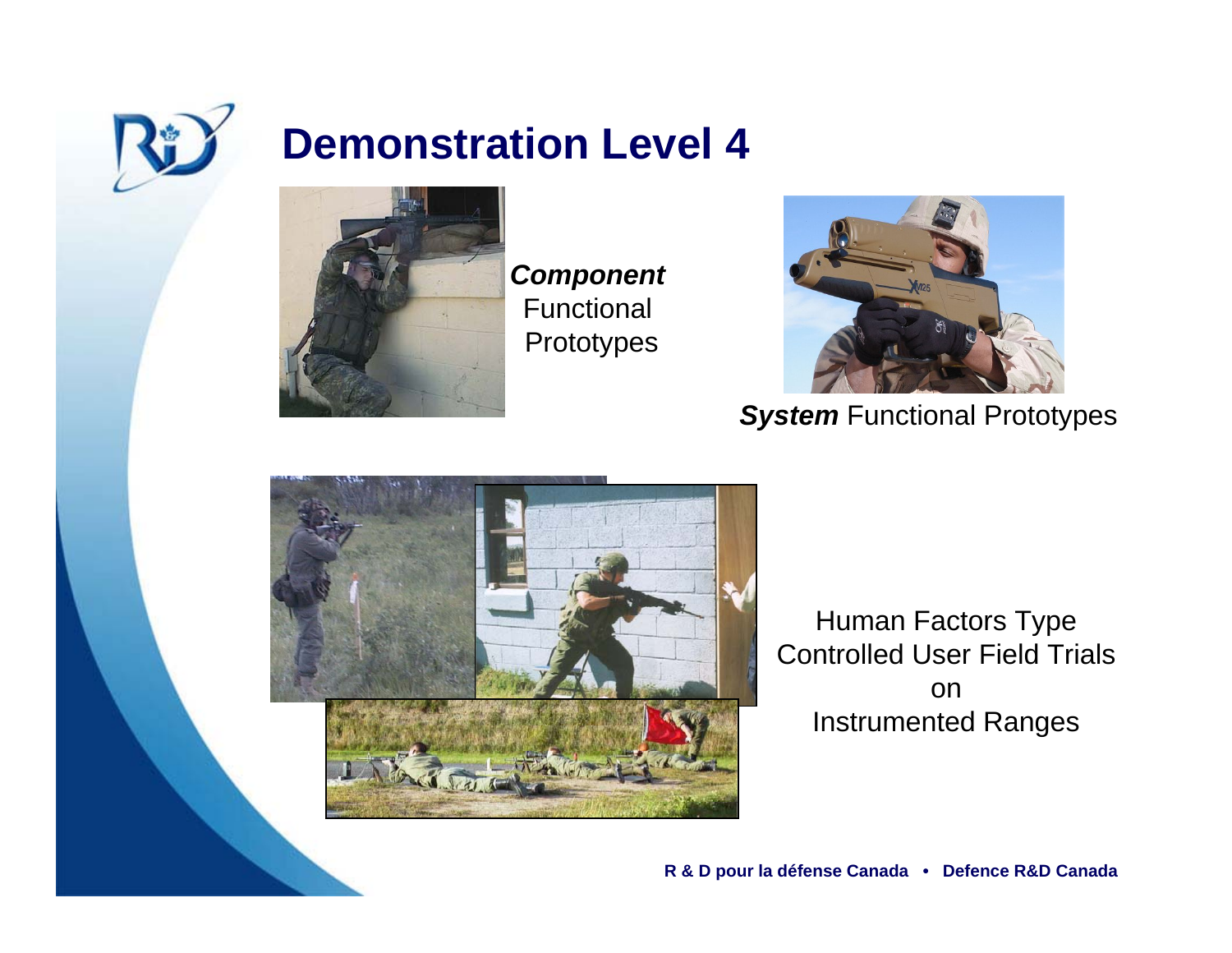

# **System Functional Prototypes:**

**Sample platforms for technology integration and evaluation**

| <b>Developer</b>     | Designation | <b>Description</b>                                              |
|----------------------|-------------|-----------------------------------------------------------------|
| FN Herstal (Belgium) | <b>SCAR</b> | Assault Rifle for the U.S. Special<br><b>Operations Command</b> |
| Beretta (Italy)      | ARX-160     | Assault Rifle for Soldato Futuro program                        |
| HK (Germany)         | $MP-7$      | 4.6 mm caliber PDW                                              |
| FN Herstal (Belgium) | <b>P90</b>  | 5.7 mm caliber PDW                                              |



**SCAR** 



MP-7



ARX-160



P90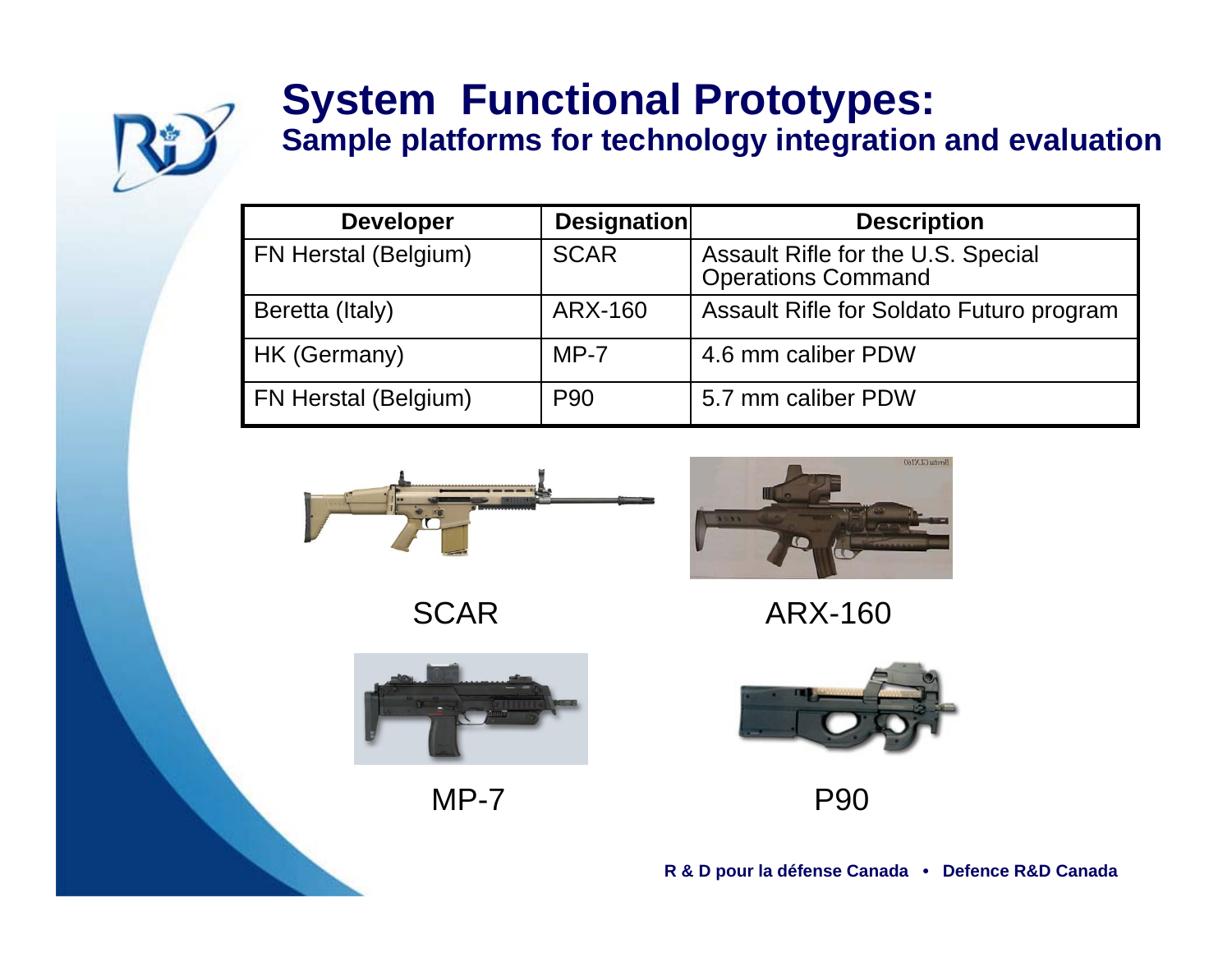

# **Technology Building Blocks**

- • **DRDC Related S&T Projects**:
	- Technology Demonstration Projects: SIREQ Information, ASAP – Power, SIHS – Helmet, JFS – Networking, Righttrack – Green Munitions
	- Applied Research Projects: Improved penetration, I2/IR Weapons Sights, Wound ballistics, Non-lethal weapons
	- Small Arms Scoping Studies 2005 (Jane's)
- $\bullet$  **NATO RTO** group on Future Soldier Small Arms (interfaces, power and human factors)
- •**Extensive DRDC core competencies and facilities**
- • **Industrial expertise from Canadian companies and those in Allied countries**
- •**International cooperation and collaboration**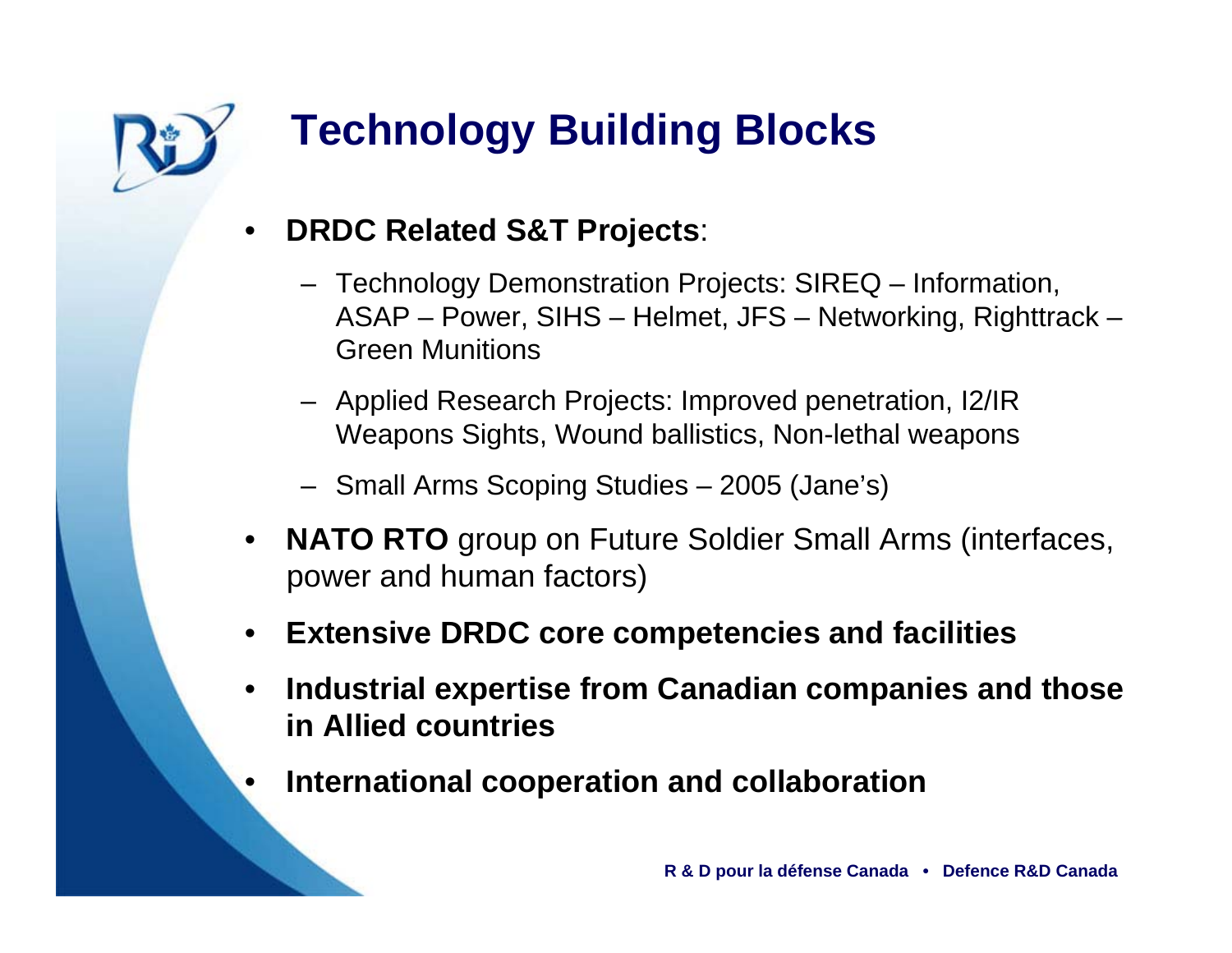

# **DRDC Core Competencies & Facilities**

#### **Valcartier**

- • Wound ballistics & lethality assessment
- •Aerodynamics/CFD
- •Aeroballistic range
- •Internal ballistics
- $\bullet$ Energetic materials
- •Green munitions
- • Integration of Electro-Optics/Sensors
- •Design/prototyping

#### **Toronto**

- • Human Factors Design and Systems Integration
- • Information **Displays**
- • Man Machine Interface
- •Interface Design
- •3D Anthropometry
- •Small arms trainer

#### **Atlantic**

- •Novel materials
- •Material testing

#### **Operational Research (CORA)**

- •**Constructive** simulation
- •OR studies
- •Gap analysis

#### **Munitions Evaluation and Test Center (METC)**

• Weapon & munitions testing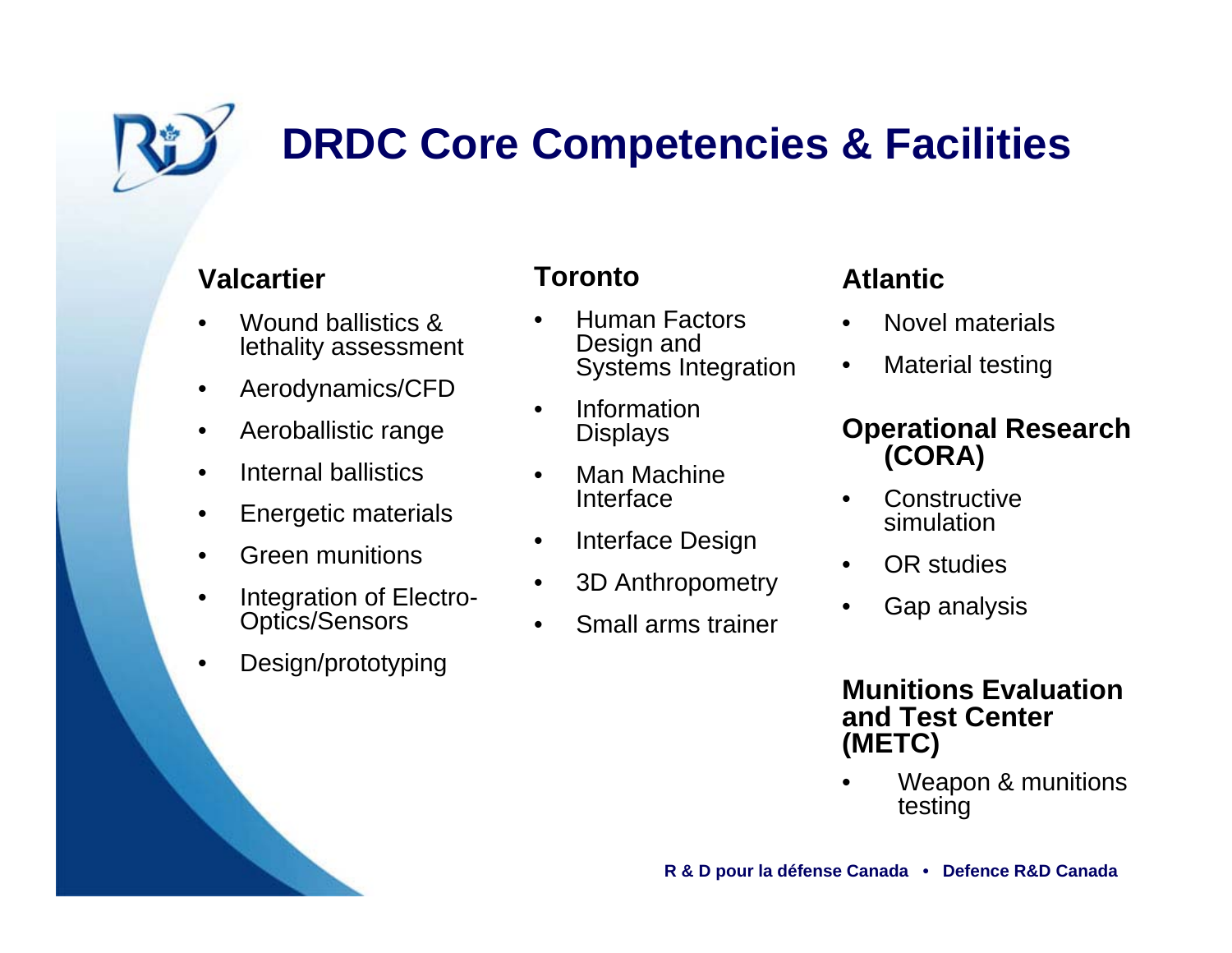

# **Sample Technology Area Maturity Levels**

| <b>Key Technology Areas</b>             |                                         |                | <b>Potential</b><br>Goal |
|-----------------------------------------|-----------------------------------------|----------------|--------------------------|
| <b>Weapons and</b><br><b>Components</b> | High cyclic rate                        | 6              | $\overline{7}$           |
|                                         | Soft sensor mount                       | 5              | $\overline{7}$           |
|                                         | Ceramic barrels                         |                | $\overline{7}$           |
|                                         | <b>Injected Metal Matrix stock</b>      | $\overline{4}$ | 6                        |
|                                         | New caliber and modular barrels         | 6              | $\overline{7}$           |
| <b>Ammunition</b>                       | <b>Caseless Telescoped</b>              | 3              | $\overline{4}$           |
|                                         | <b>Cased Telescoped</b>                 | 4              | 5                        |
|                                         | High energy Nano Powder                 | 3              | 4                        |
|                                         | Green ammunition                        | 5              | 6                        |
|                                         | Segmented core bullet                   | $\overline{2}$ | $\overline{4}$           |
|                                         | Tunable (non lethal to lethal concepts) | 3              | 4                        |

| <b>TRL 1</b> | <b>TRL 2N</b> | ∣TRL 3∣                         | TRL 4 | $\overline{\phantom{a}}$ TRL 5 | TRL 6 | I TRL 7                 | <b>TRL 8</b> | TRL 9    |
|--------------|---------------|---------------------------------|-------|--------------------------------|-------|-------------------------|--------------|----------|
| Basic,       |               | Applied Applied Tech            |       | ⊟ Techl                        | Tech  | $\P$ ech $\blacksquare$ | I Svstem -   | System   |
|              |               | research research research dev. |       | dev.                           | demo. | <u>demo</u> .           | l dev.       | fielding |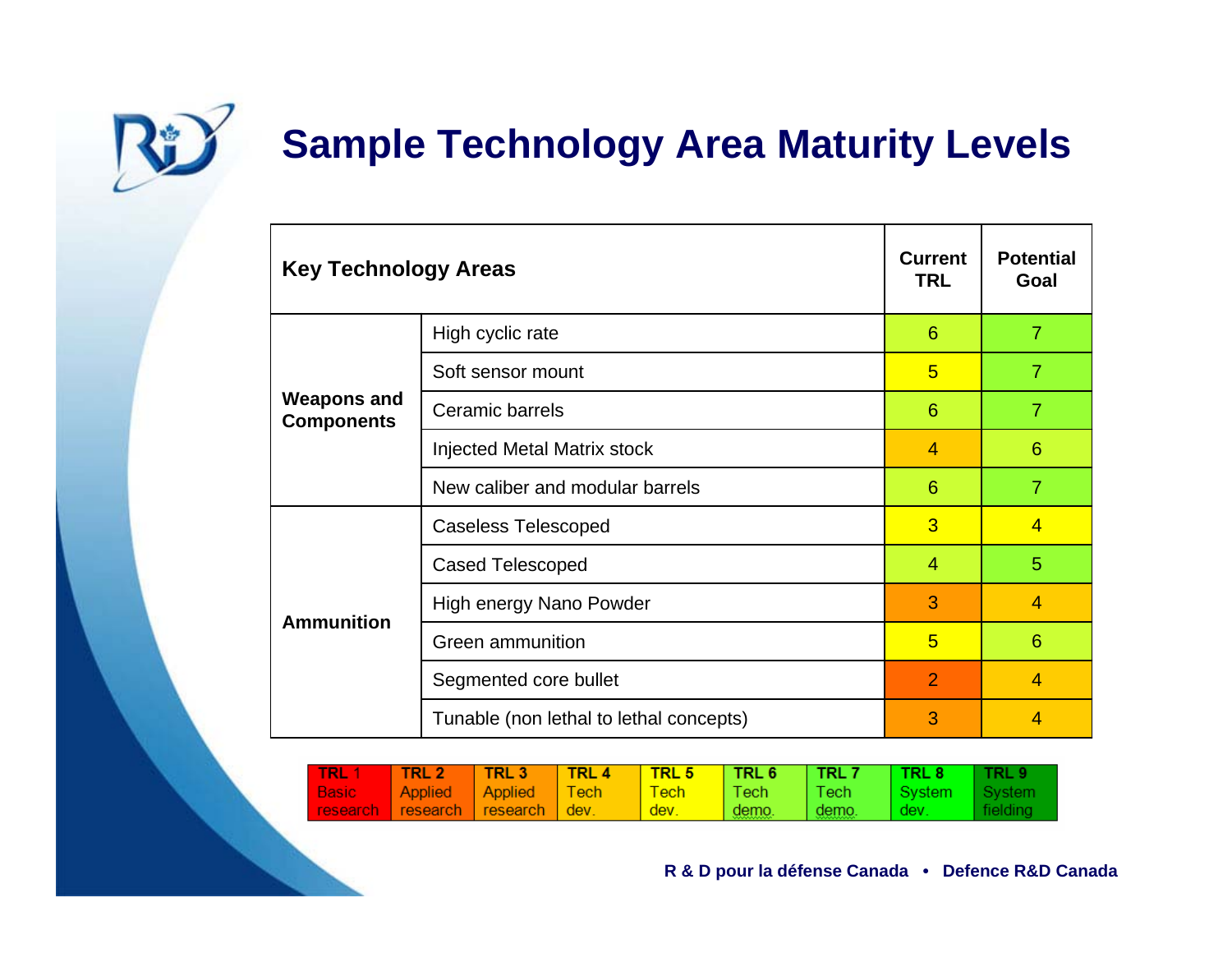

# **Sample Technology Area Maturity Levels**

| <b>Key Technology Areas</b>                                  | <b>Current</b><br><b>TRL</b>                          | <b>Potential</b><br>Goal |                |
|--------------------------------------------------------------|-------------------------------------------------------|--------------------------|----------------|
|                                                              | Non-conventional aiming                               | 6                        | $\overline{7}$ |
|                                                              | <b>Modular FCS</b>                                    | 6                        | $\overline{7}$ |
| Sensors and<br><b>Fire Control</b><br><b>System</b><br>(FCS) | Fused SWIR / LWIR sight                               | 5                        | 6              |
|                                                              | <b>Sight with Automatic Target Recognition</b>        | $\overline{4}$           | 6              |
|                                                              | Automatic tracking and firing<br>(firing on the move) | 3                        | 5              |
|                                                              | Energy harvesting<br>(thermo-electric systems)        | 3                        | $\overline{4}$ |
| <b>Networks</b><br>and<br><b>Interfaces</b>                  | Wireless real-time link<br>to soldier system          | 5                        | 7              |
|                                                              | Plug and play Ethernet based architecture             | 3                        | 5              |
|                                                              | Biometric and RFID tagging                            | 6                        | $\overline{7}$ |
|                                                              | Power / data rail                                     | $\overline{4}$           | $\overline{7}$ |

| <b>TRL 1</b> | <b>TRL 2</b> | TRL 3                                  | I TRL 4 | TRL 5       | <b>NTRL 6</b> | ∣ TRL 7      | TRL 8      | TRL 9    |
|--------------|--------------|----------------------------------------|---------|-------------|---------------|--------------|------------|----------|
| <b>Basic</b> |              | Applied Applied Tech                   |         | <b>Tech</b> | Tech          | <b>NTech</b> | l Svstem - | System   |
|              |              | <b>research</b> research research dev. |         | dev.        | demo.         | demo.        | , dev      | fielding |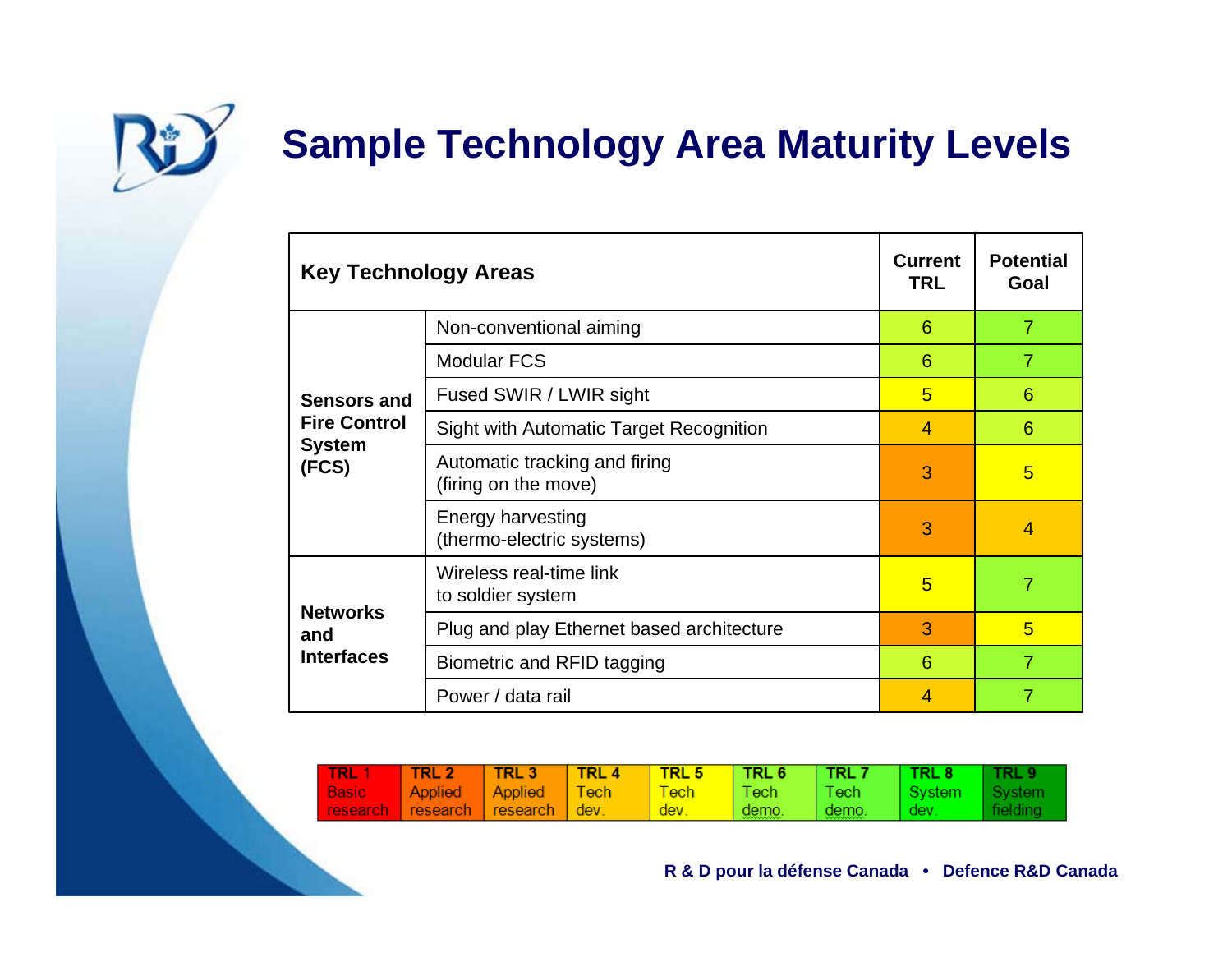

### **Project Status**

- •Project Definition Phase formally approved in March 2008
- •Project Definition Phase to run from April 2008 to February 2009
- • Objectives for the Definition Phase
	- Clarify Stakeholder's Needs and directives
	- Perform high-level technology review
	- Clarify project scope
	- –Obtain approval for project implementation
- •Integrated technology teams have been formed
- •High-Level Technology review process to be carried out by teams including personnel from government and industry
- •Contractors to assist in High-Level Technology review are being identified with contracting to begin in June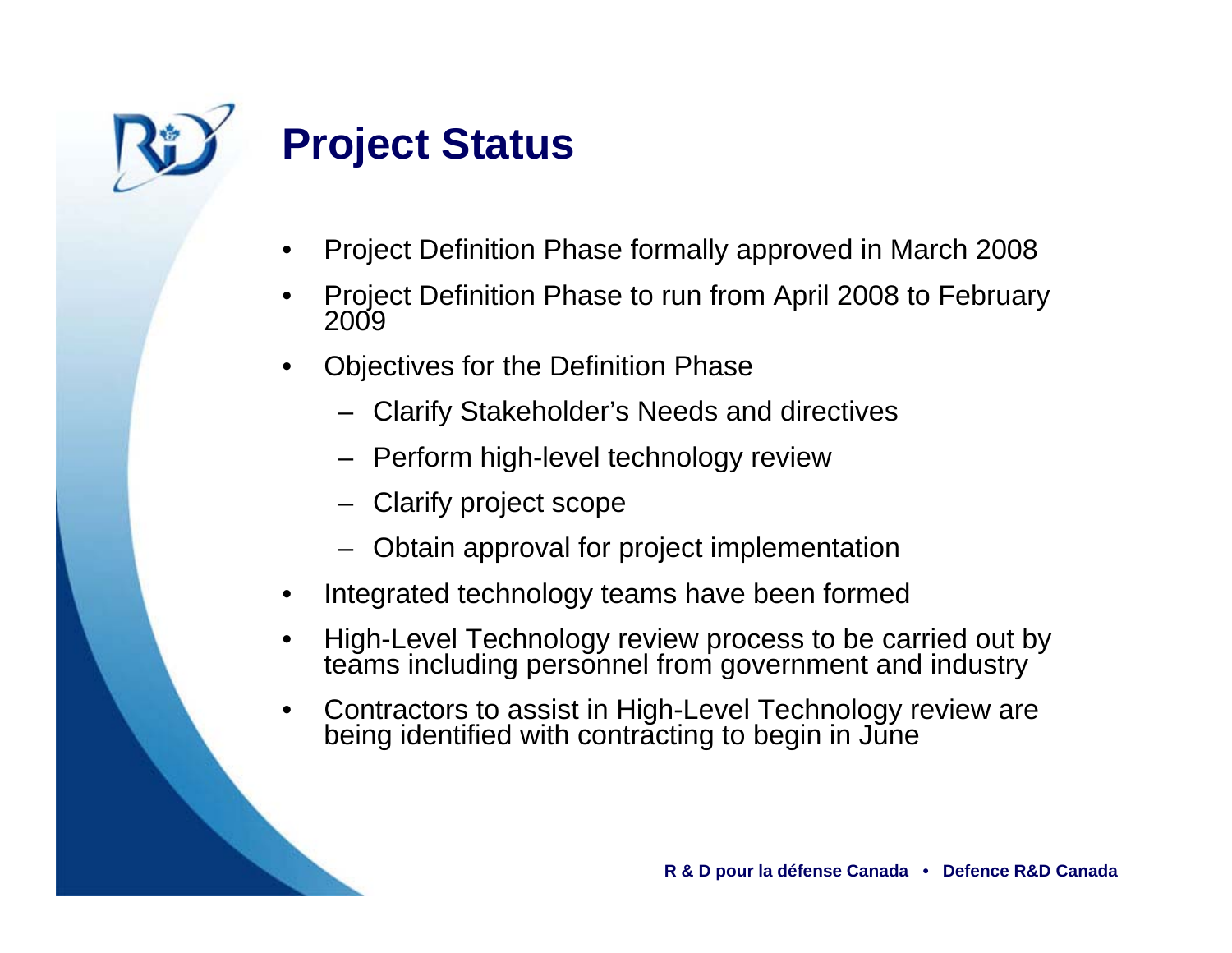

# **Questions ??**